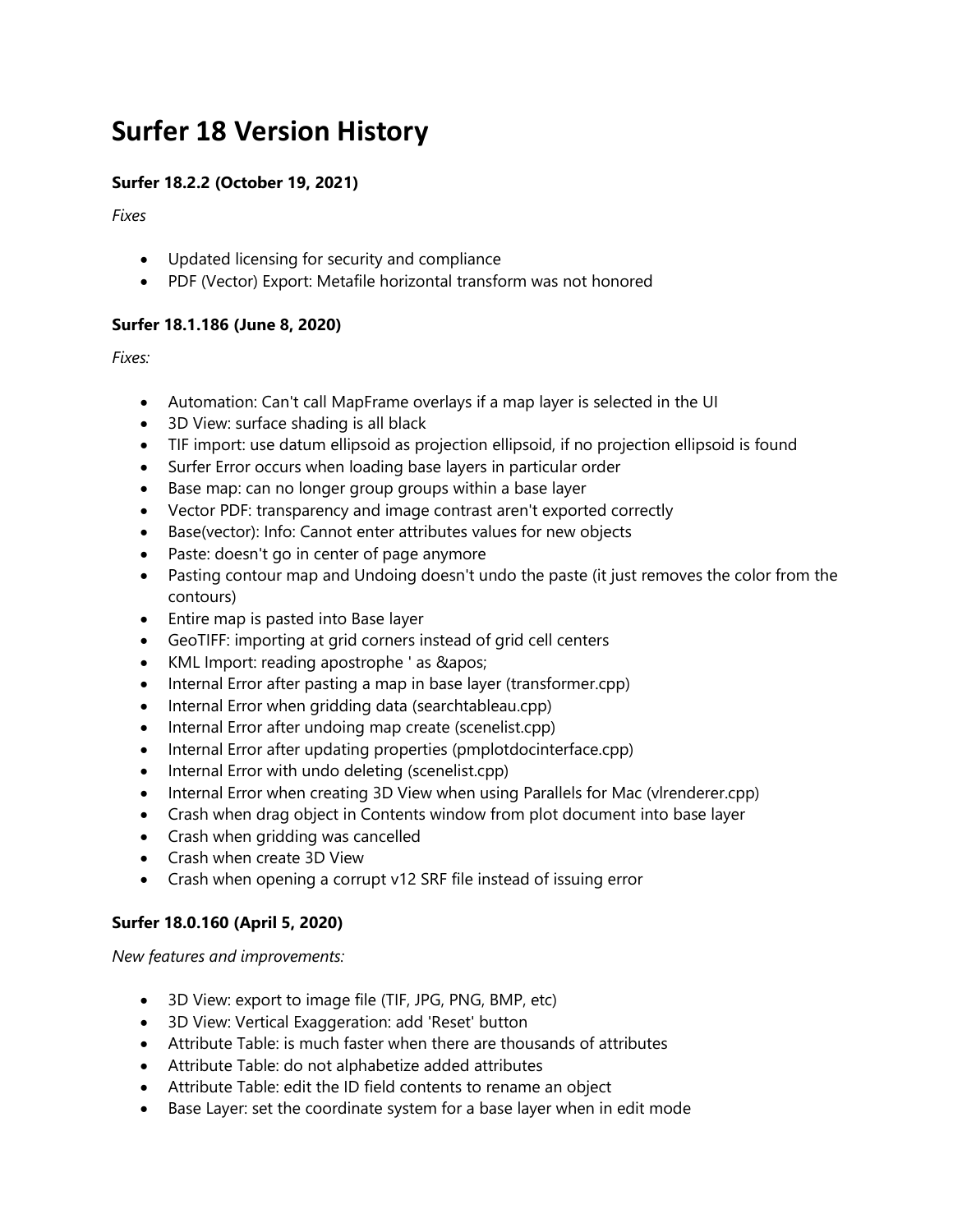- Base Layer or Group: Start/Stop Editing not required to edit or add objects
- Base Layer or Group: indicate which layer is in editing mode in Contents window
- Base Layer or Group: Zoom selected to zoom to selected object in base layer or group
- Base Symbology: Unique Values: save/load table of values and properties
- Contents: select multiple map layers and delete
- Contents: select multiple map layers and reorder within map
- Contents: select multiple objects and toggle visiblity
- Digitize: keep red crosses on plot when clicking inside Digitized Coordinates window
- Export: select and export individual map layers, not the entire map
- Export: select and export individual objects in base layer, not entire map/layer
- Image: Crop
- Image: Set Transparent Color
- Map Measure: allow when in edit mode for a base layer or a group
- Map New or Map Add: select multiple files (data, base, grid) at once
- Profile: create profile from any polyline in any Base layer
- Ribbon: Features: move Split and Combine into New Features group
- Scale Bar: convert Linear units for labels (e.g. meters to km, feet to miles, etc)
- Scale Bar: link Cycle Spacing to Label Increment by default
- Scale Bar: Title and Labels use different Font properties
- Shapes (rectangles, rounded rectangles and ellipses): create as polygons
- Shapes: allow to use with Move/Copy to Layer and Duplicate
- Shapes: convert to polyline
- Shapes: draw in a base layer when there's a geotransform
- Shapes: label with attributes when in a base layer
- Shapes: Split and Combine them
- Shapes: use with Grid Volume, Grid Data, and Assign NoData
- SHP Export: export Base with numeric attributes as numeric (not text)
- Welcome dialog: Add Grid Data button

#### *Fixes:*

- 3D View: Vertical exaggeration reverted to default after 2D map change but visualization does not
- Attribute Table: empty fields should not be removed from Properties
- Attribute Table: error when try to rename field to existing name (invalid argument) and contents are deleted
- Attribute Table: Some headers appear different than others
- Base from Server: Servers unresponsive
- Base Symbology: settings are not showing up because of roundoff in attribute values
- Base Symbology: text attributes read as numeric
- Cannot connect to a specific WMS server when previous versions of Surfer could
- Cannot create more than one 3D view per SRF file
- Can't save SRF containing Point Cloud with removed criteria-selected points
- Copying/Pasting map selects all item in a map
- Crash after editing text and selecting a point
- Crash closing Surfer immediately after it starts